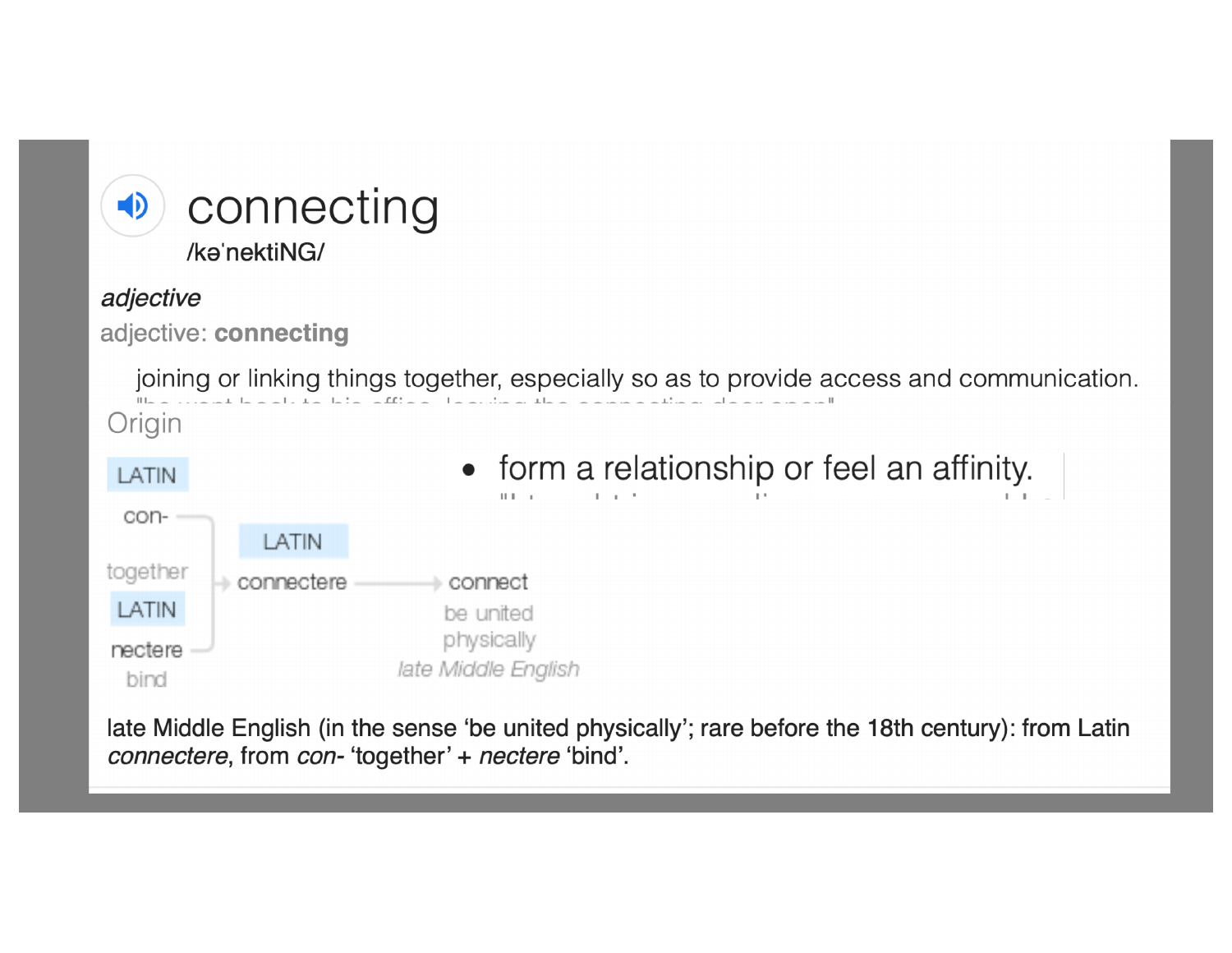### TYPES OF **CONNECTION** CALLS

### Get A Customer

Enhance Customer Experience

Dream Team

Serious Business Prospect

New Team Members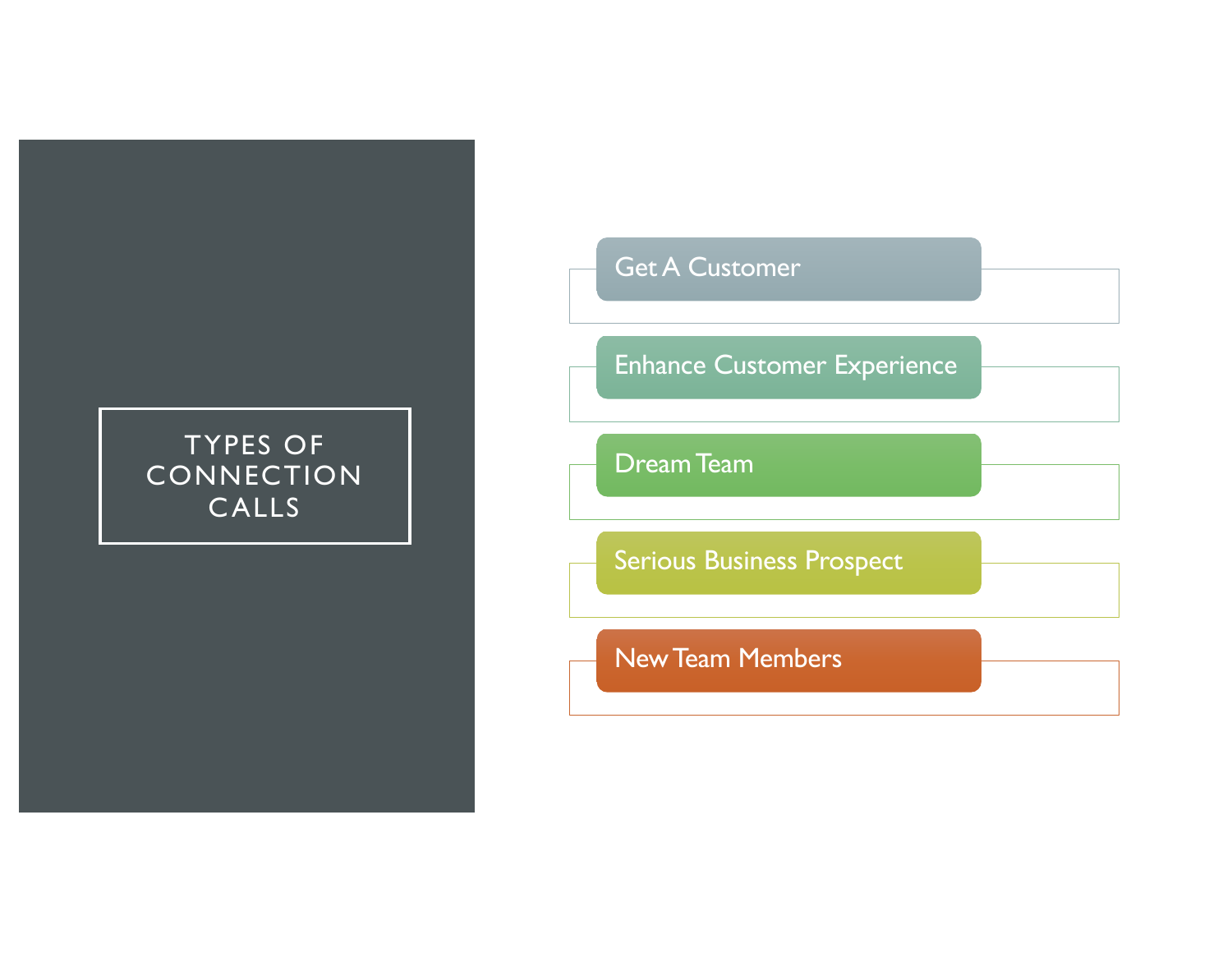# **HOW TO?**

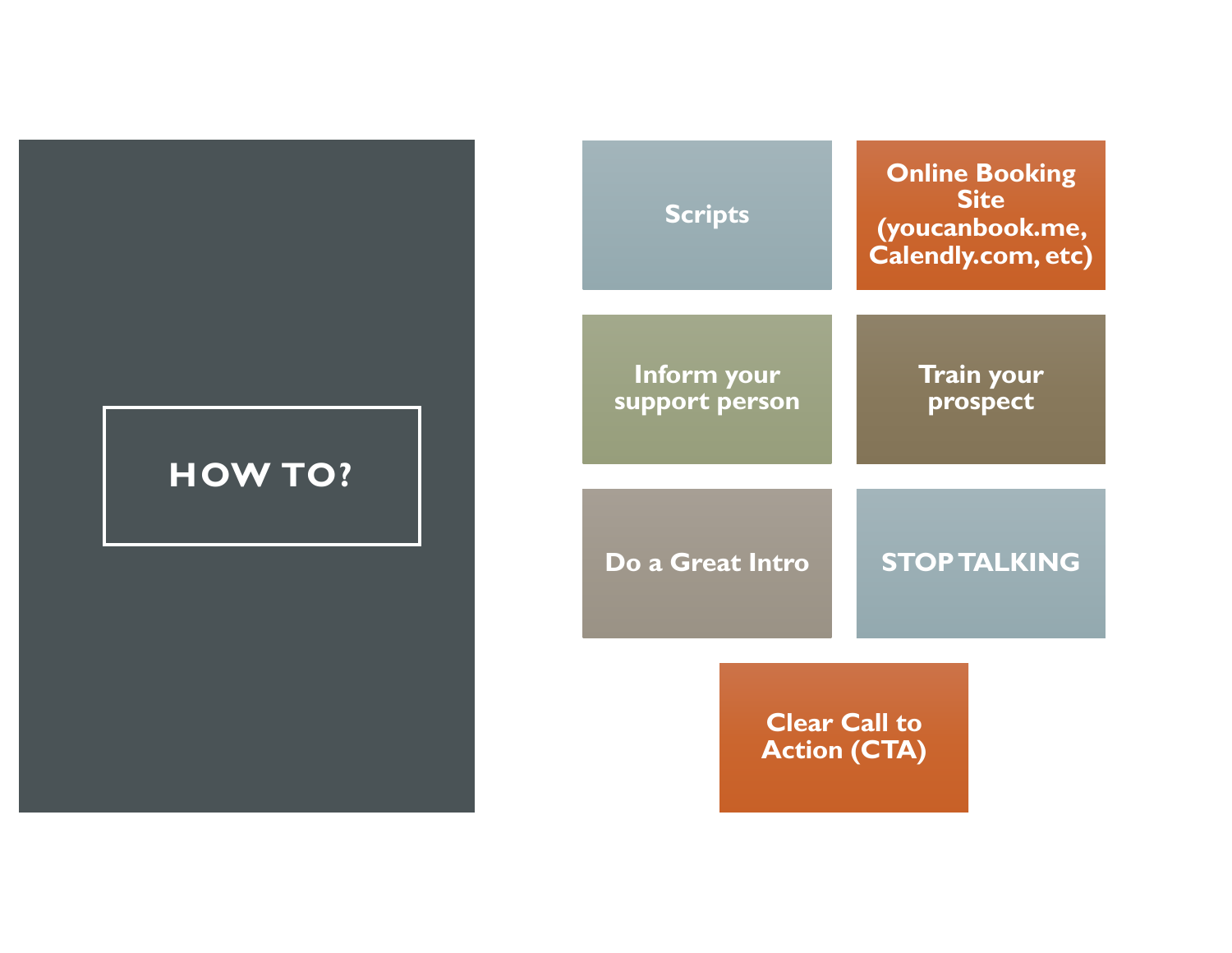### **REVIEW**

**Avoid Discouragement**

**Set a Target**

**Arsenal of Scripts**

**Use a Scheduler**

**Prep Your Upline & Prospect**

**Do a Great Intro**

**Be On Time**

**Clear CTA**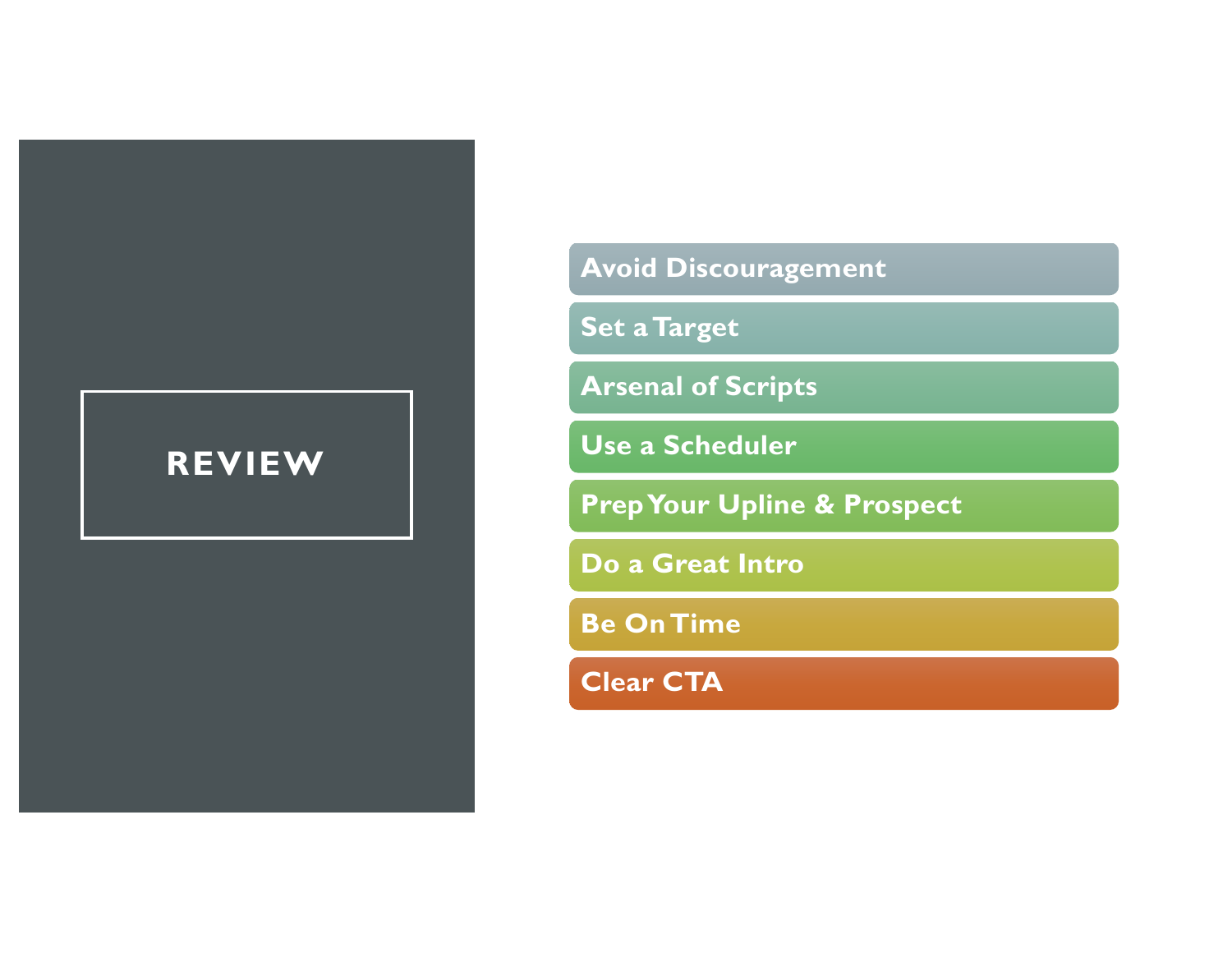## **MY PROMISE**



Have More Fun **Expand & Expedite Your** Learning Process

Build a Massive, Mission Driven Business



Be Inspired & Proud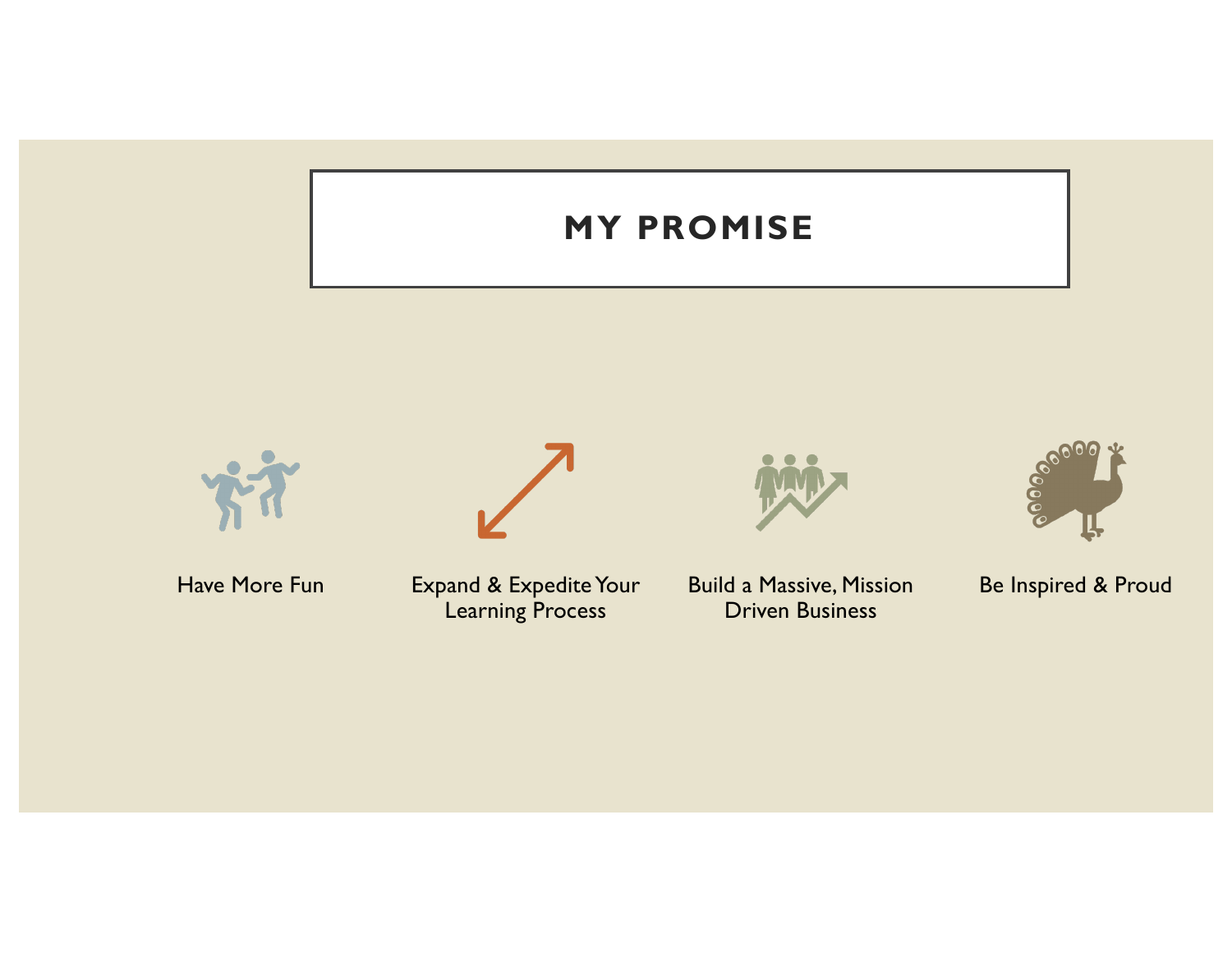#### **Scripts for Inviting To Connection Calls**

*Caveat: please make these scripts your own…reading them won't sound like you! Interview others to see what type of script they use. Create a script file. Share what's working for you. In most cases, the prospect should have had SOME exposure to what JP is but sometimes, you're just trying to exercise the muscle. The most important thing is to take the heat off of them, make sure they know how to use the technology (I strongly recommend Zoom) and that they know it is a quick 15-minute call…we want them to show up on time and honor our commitment to that 15 minutes.*

#### Getting a customer (for newbies)

After you have invited them to a launch call, event, our FB group or sent them a tool (at their request…do NOT send unsolicited info!)

"Hi! I'd love to get your feedback on the info, and you'd be doing me a really big favor if I could do a quick video chat with you and my business mentor. I'm just learning how to answer questions, and this is a really cool way for me to learn. It will only be a 15-minute chat. Would you be willing to do that for me?"

Handling an objection (when you feel stuck or you get an objection about anything)

"Hey! That's a great question! I don't know the answer, but I know someone who would, and it would be great for me to hear her answer it. Can we jump on a quick video chat with her? It would really help me."

#### Handling a customer experience issue

"Wow! That sounds rough! Let's get my business mentor on a quick video chat with us so we can figure it out. She has a lot more experience than I do, and it would really help me to hear her help *you* with this."

Enhance the Customer Experience (someone you would like to eventually recruit or just use other products)

"Hi! I love that you're having such a great experience with JP. One of my assignments, as I build my business with JP is to connect some of my best customers with my business mentor. I'm supposed to do 3 of these calls every week as part of my training. Would you be willing to jump on a 15-minute video chat with her and me?"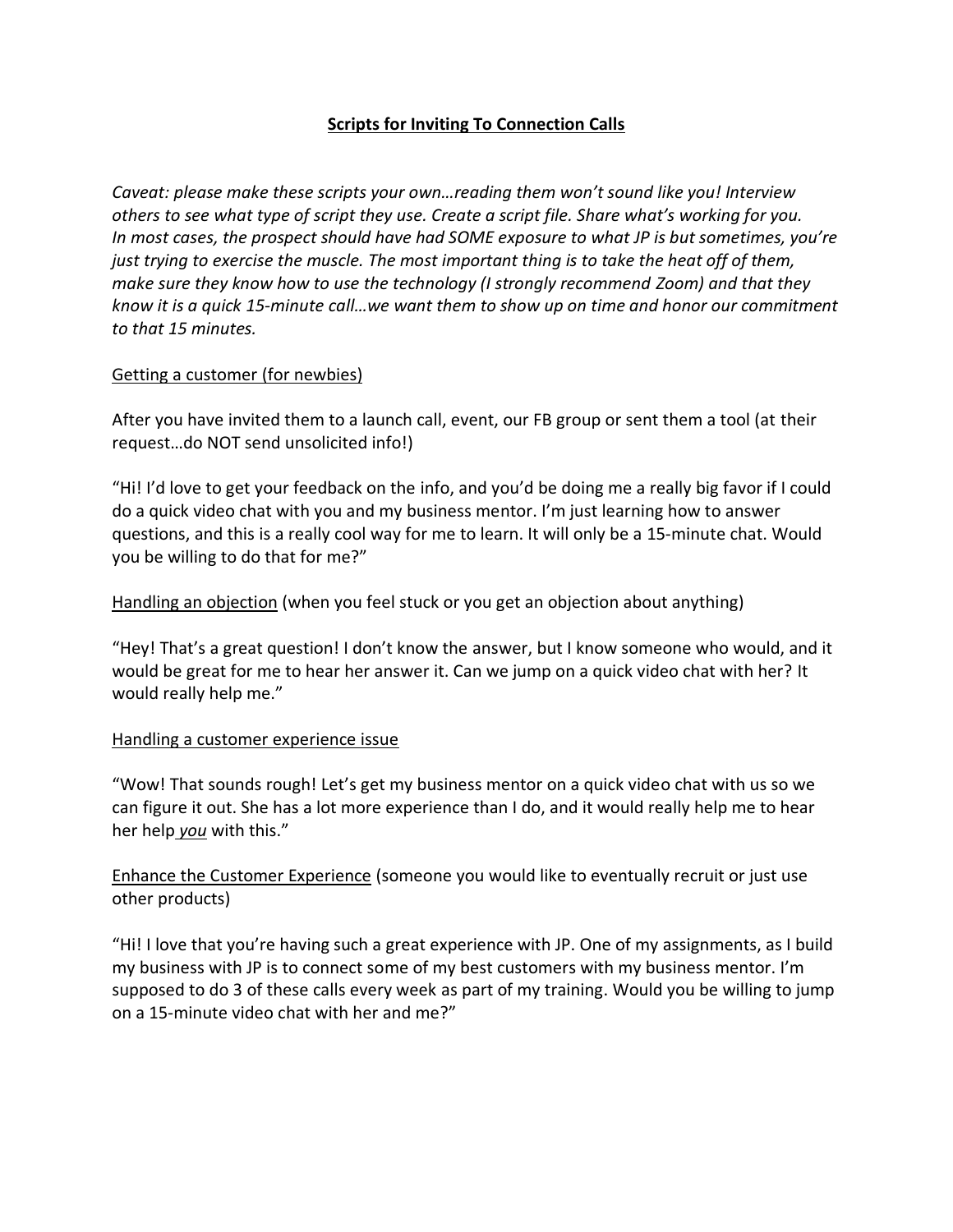#### **Dream Team**

#### Super-indirect approach:

"Hi! Hey, I know that what I'm doing probably isn't for you, but I am learning that the more I can let people in my life know more about what I'm up to, the better they're equipped to turn me on to people in their life that I might be able to help. I'm supposed to do 3 of these calls per week as I'm learning this business. Would you be willing to help me out and be one of my 3? It's a quick 15-minute video chat and no one will pressure you or try to sell you anything."

#### More direct approach:

"Hi! Hey, I'm not sure if you're interested in my new biz but I actually see you on my team one day, rocking some residual income for example we've talked about! I'm learning how to present what I do, and it would be really helpful if you'd let me practice on you with my mentor. It's a quick 15-minute video chat and there's absolutely no pressure…just practice! Can you help me?"

#### Super direct approach:

"Hey five been thinking about you and how you said you wanted to the same of the linking about you and how you said you wanted to think I might have found a way for you to do that AND help people, at the same time! Can we jump on a 15-minute video chat with my friend/mentor and see if this might be the answer you've been looking for? If it's not, no worries…absolutely no pressure!"

#### When Someone is Seriously Looking at Joining Your Team:

"Hi! One thing we're going to want to do as you're making a decision about joining my team, is to connect with my business partner. I want you to get to know each other, because if we decide to work together, she will be part of your support team, too. And, you're going to love her because Ther because the substance works best for you?"

#### When Someone joins your team:

"Ok, we need to set up a time for you to meet my business partner AND my NMD. They will both be part of your success team. Let's set a time"

Lastly, if you ARE or WERE a part of the Brave Leader's Program, you can say:

"Hey! I'm doing a leadership program created by Brene Brown with the company I work with and one of my assignments is to be brave and connect 3 people every week to my mentor so I can share what I do in the hopes that you might know someone I might help. Would you be willing to be one of my 3? It's just 15 minutes and I think you'll like my friend."